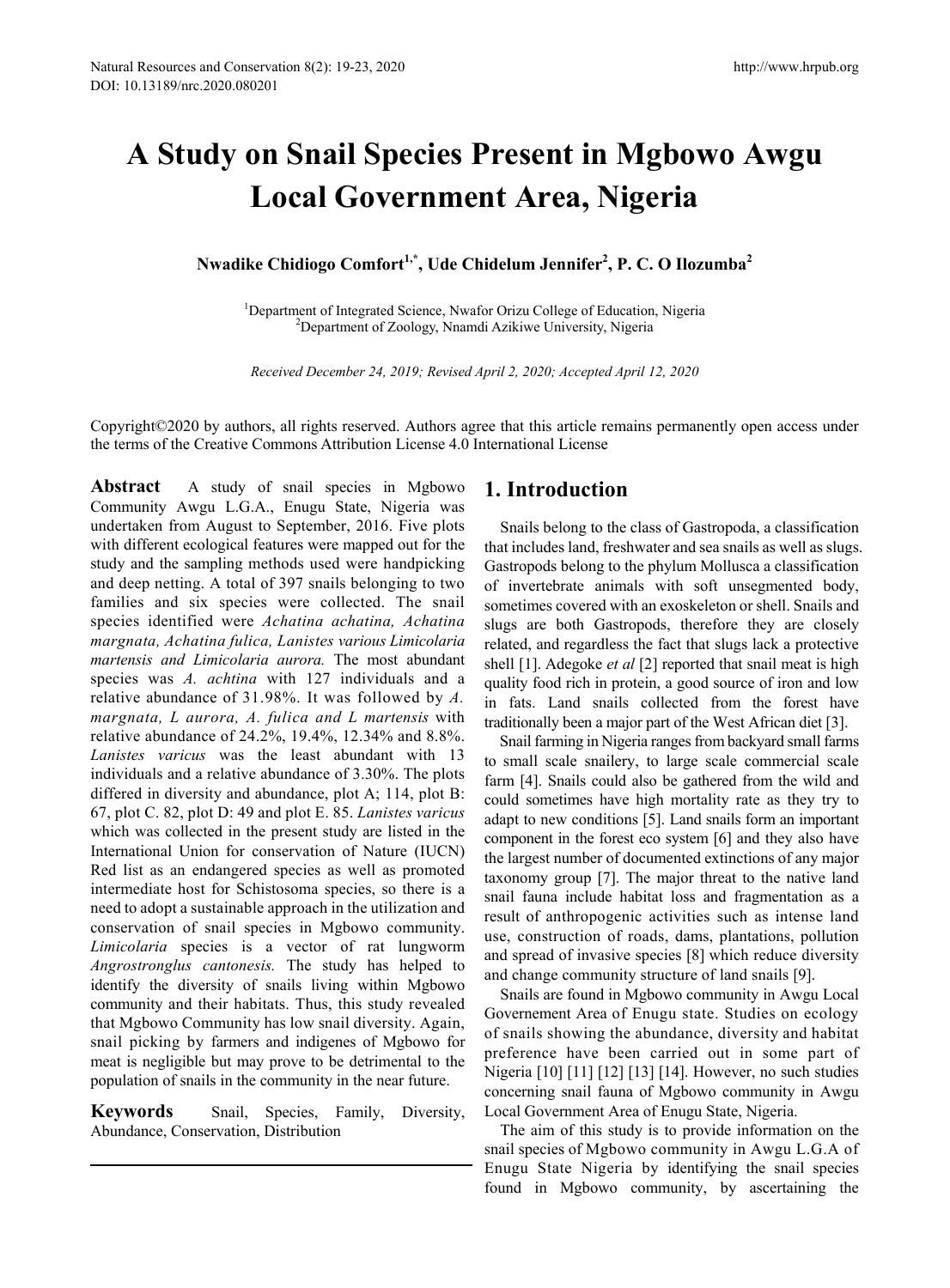distribution of the snail species in different biomes of Mgbowo community and then to ascertain the diversity and abundance of the snail species in different habitats in Mgbowo community.

# **2. Methodology**

The study was carried out at Mgbowo Community which is located in Awgu Local Government Area of Enugu State, Nigeria. It falls within the geographical co-ordinates of longitude  $06^{\circ}$  31<sup>°</sup> N and  $07^{\circ}$  27<sup>°</sup> N and latitudes  $07^{\circ}$  35' E. Mgbowo is situated in the tropical rainforest zone which experiences five months of dryness (November-March) and seven months of rainfall (April-October). The maximum temperature is about 34.8° while minimum temperature is 19.8 $^0$ C. Maximum relative humidity is 99% in October and November while the minimum relative humidity is 37% in February, September being the most humid month and February being the least humid month [15] [16].

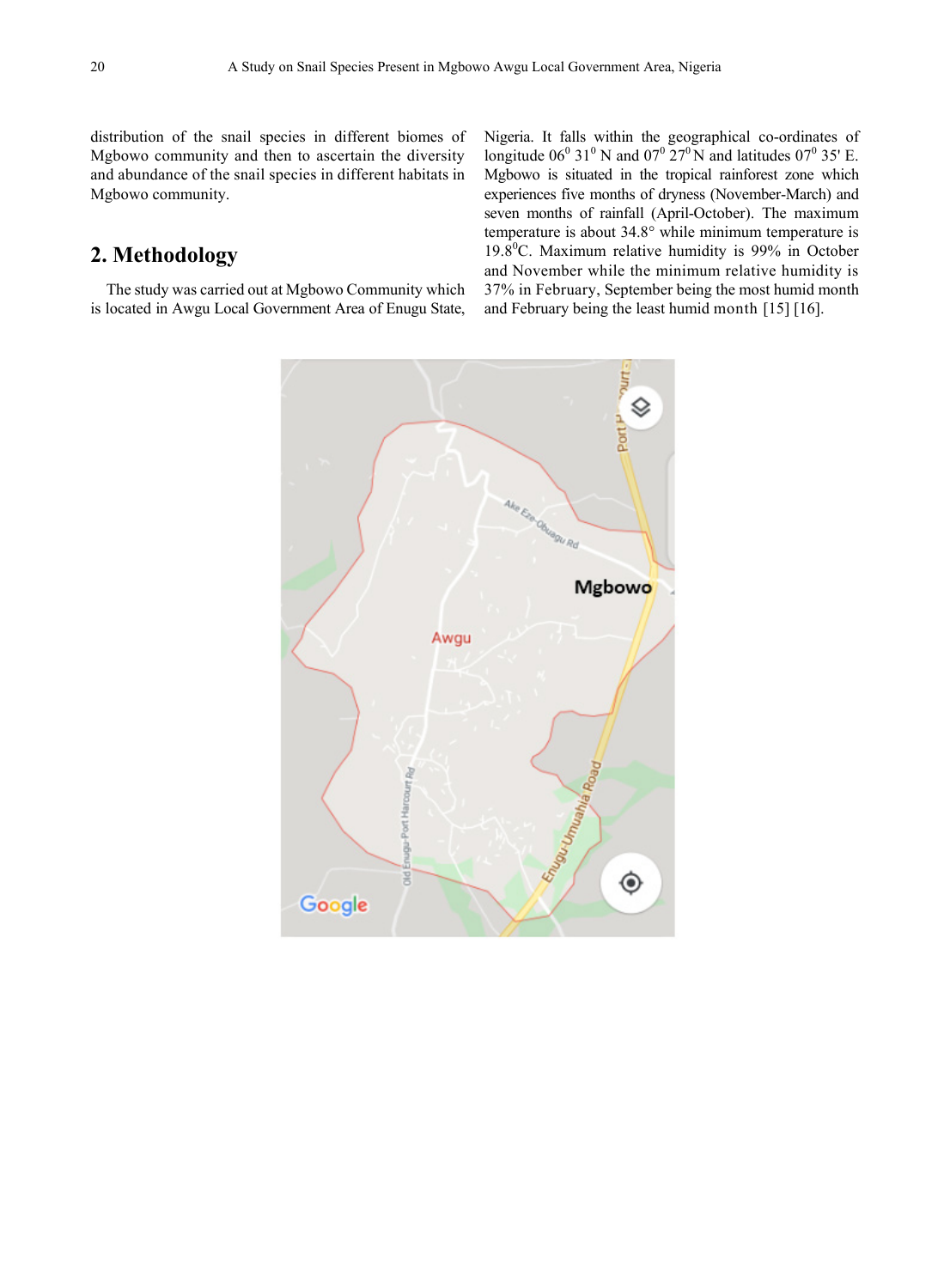A preliminary survey was undertaken with a view of identifying areas where snails could be found. These areas were apportioned and assigned plot A, B, C…E. Deep net method and handpicking techniques were used for the sampling. The deep net used during the sampling period was made from a mesh of mosquito nets with a circular mouth of diameter 25 cm rimed with a metal handle. Snails were caught by sweeping the net through the water thereby collecting snails clinging to aquatic plants. Snails were also handpicked from farmlands, banana and plantain leaves, tree branches, stream and river side vegetation while wearing hand gloves. The snails were marked with numbers and immediately put in a basin containing stream water and vegetation and taken to the Zoology Department Laboratory of Nnamdi Azikiwe University for sorting and identification. The collected snails were identified to species level using relevant literatures with the assistance of Dr. T. Mogbo of the Department of Zoology, Nnamdi Azikiwe University, Awka. The species abundance and diversity were statistically analysis using Simpson's Diversity Index.

# **3. Results**

**Table 1.** Showing the number of snails collected from different plots

| <b>Plots</b> | <b>Total number of snails</b> |
|--------------|-------------------------------|
| Plot A       | 114                           |
| Plot B       | 67                            |
| Plot C       | 82                            |
| Plot D       | 49                            |
| Plot E       | 85                            |
| <b>Total</b> | 397                           |

Table 1 shows that a total of 397 snails we collected from the 5 plots. In plot A one hundred and fourteen (114) snails were collected, sixty seven (67) snails from plot B, eighty (80) snails from plot C, forty nine (49) snails from plot D and eighty three (83) snails from plot E as depicted by the result.

**Table 2.** Showing species of snails collected from the Mgbowo community study area

| S/N            | <b>Snail Species</b>    | Number of<br>individual species | <b>Snail families</b> |
|----------------|-------------------------|---------------------------------|-----------------------|
|                | Achatina<br>achatina    | 127                             | Achatinidae           |
| $\overline{2}$ | Achatina<br>marginata   | 96                              | Achatinidae           |
| 3              | Achatina fulica         | 49                              | Achatinidae           |
| 4              | Lanistes varicus        | 13                              | Ampulllariidae        |
| 5              | Liicolaria<br>martensis | 35                              | Achatinidae           |
| 6              | Limicolaria<br>arora    | 39                              | Achatinidae           |

Table 2 shows that a total of six snail species belonging to two (2) families were found namely, *Achatina achatina, Achatina marginata, Limicolaria aurora, Achatina fulica, Limicolaria martensis* and *Lanistes varicus* with 127, 96, 77, 49, 35 and 13 individuals respectively. *Achatina achatina* is the most abundant while *Lanistes varicus* was the most least abundant as indicated by the result. The table also showed that the 6 species of snails collected in the study belong to 2 families, the *Achatina* and *Limicolaria*  species belong to the family, Achatinidae while the *Lanistes varicus* belong to the family Ampullariidae.

Table 3 shows that a total of 397 snails were collected from all the five (5) plots visited. The result revealed that *Achatina achatina* (127) was the most abundant followed by *Achatina marginata* (96), *Achatina. Aurora*  (77), *Achatina. fulica* (49), *Limicolaria martensis* (35) while *Lanistes varicus* (13) *was* the most least abundant as depicted by the result*.* The result also showed that *Lanistes* varicus was only present in plot A*.* This could be seen as an indication that it is the most endangered snail species in the Mgbowo community and thus, calls for conservation.

| <b>Snail Species</b> | Plot A | Plot B                   | Plot C | <b>Plot D</b>            | Plot E                   | Total |
|----------------------|--------|--------------------------|--------|--------------------------|--------------------------|-------|
| A. achatina          | 54     | 14                       | 18     | 17                       | 24                       | 127   |
| A. Marginata         | 14     | 19                       | 28     | 7                        | 26                       | 96    |
| A. fulica            | 4      | 14                       | 12     | 4                        | 15                       | 49    |
| L. varicus           | 13     | $\overline{\phantom{a}}$ | ۰      | $\overline{\phantom{a}}$ | $\overline{\phantom{a}}$ | 13    |
| L.martensis          | 5      | $\overline{7}$           | 9      | 6                        | 8                        | 35    |
| L.Aurora             | 24     | 13                       | 15     | 13                       | 12                       | 77    |
| <b>Total</b>         | 114    | 67                       | 82     | 49                       | 85                       | 397   |

**Table 3.** Showing distribution of snail according to the plots sampled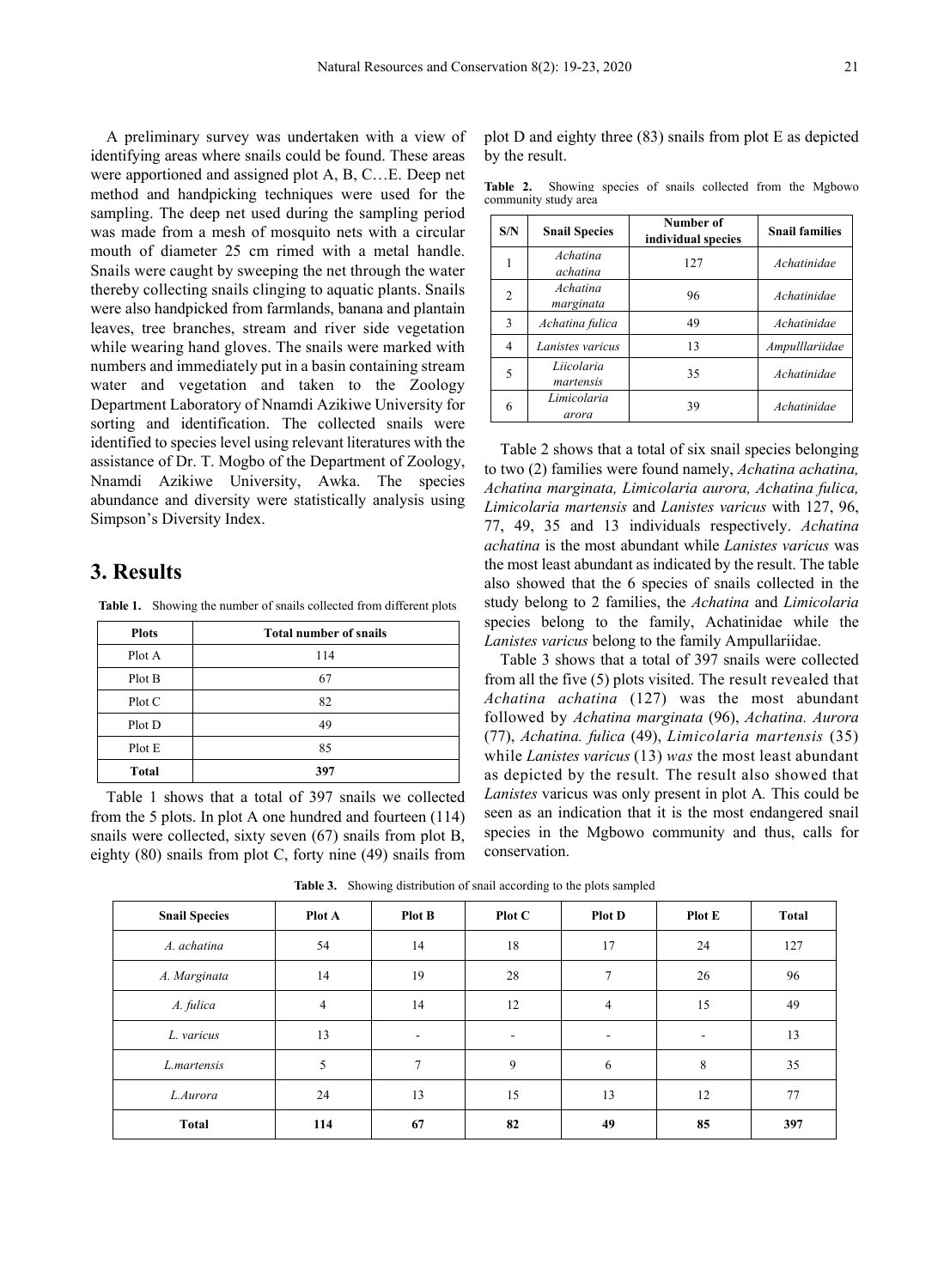| <b>Snail Species</b> | N   | N (n-1) D = $\Sigma(n/N)^2$ |
|----------------------|-----|-----------------------------|
| A. achatina          | 127 | 16002 0.22                  |
| A. Marginata         | 96  | 9120                        |
| A. fulica            | 49  | 2352                        |
| L. varicus           | 13  | 156                         |
| L. martensis         | 35  | 1190                        |
| L. Aurora            | 77  | 5852                        |
|                      | N   | $\sum n(n-1)$               |
|                      | 397 | 34672                       |

**Table 4.** Showing diversity of snail using Simpson's Index Method

The table 4 shows that the Simpson's index value of species diversity was 0.22. This is an indication that it had low diversity and so, calls for urgent conservation measure as depicted by the result. The anthropogenic and natural factors could account for the low species diversity.

**Table 5.** Showing the relative abundance of snail species

| <b>Snail Specie</b> | N   | N   | D(relative<br>abundance) | <b>Relative</b><br>Abundance % |
|---------------------|-----|-----|--------------------------|--------------------------------|
| Achatina            | 127 | 397 | 0.1023                   | 31.99                          |
| A. marginata        | 96  | 397 | 0.1000                   | 24.20                          |
| A. fulica           | 49  | 397 | 0.0200                   | 12.34                          |
| L. varicus          | 13  | 397 | 0.0010                   | 3.30                           |
| L. martensis        | 35  | 397 | 0.0100                   | 8.82                           |
| L. aurora           | 77  | 397 | 0.0400                   | 19.40                          |

The table 5 shows that *Achatina achatina* was the most abundant snail species in Mgbowo community with a relative abundance value of 0.1023 and making up 31.99 % of snail collected. It was followed by *Achatina marginata, Limicolaria aurora*, *Achatina fulica* and *Limicolaria martensis* with a relative abundance of 0.10 (24.20%), 0.04 (19.40%), 0.02 (12.34%) and 0.01 (8.82%) respectively. *Lanistes varicus* had the last relative abundance value of 0.0010, making up only 3.3% of the total snails collected as revealed by the result.

#### **4. Discussion**

In the study, a total of 397 snails were collected from the study area with *Achatina achatina* being the most abundant species, making up 31% of the total number of snail species collected with 127 individuals. Followed by *Achatina marginata, Limicolaria aurora, Achatina fulica* and *Limicolaria martensis* with 96 (2.4%), 77 (19%), 49 (12%) and 35 (8%) respectively. *Lanistes varicus* had the lowest number of snails collected with 13 snails. The number of snails sampled in some plots of study differed when compared with other study areas. *A. achatina* was found in all 5 plots but most abundant in plot A. *Limicolaria martensis* and *Limicolaria aurora* were not abundant in the present study. This is in line with Oke and Aloban [17] who

in their study on land snail diversity in Okomu National Park, Edo State recorded *Pseudopea* species as the most abundant species and identified *Limicolaria* as a rare species. The abundance of *A. achatina* and others in the study could be as a result of the availability of food materials and favorable environmental condition. An observation made by Rusieck [18] stated that snails preferred habitats rich in vegetation and moisture because such environments contain soil salts and nutrient such as calcium carbonate, which help in the formation of solid shells. A similar observation was made by Ebenso [19], where he identified *Limicolaris species* as one of the least abundant species in Nigeria, because of the species poor adaptive nature.

Again, according to the findings of the present study, *Lanistes varicus* was the only fresh water snail collected in the study area. The species was also the least abundant with 13 individuals collected. However, in a survey on aquatic snail species of two adjoining River (Otarniri and Nwaorie Rivers) in Owerri South Eastern Nigeria, Oguoma et al [20] had no record of *Lanistes various.*  Instead, the study identified 231 aquatic snails of 3 species.

The table 4 shows that the Simpson's index value of species diversity was 0.22. This is an indication that it had low diversity and so, calls for urgent conservation measure as depicted by the result. The low diversity observed in the study could be as a result of human disturbances such as construction of residential buildings. Urbanization is a major cause of change in species diversity and richness [21][22]. According to Lush [23], noise from vehicles affects most snail species in a negative way, causing them to flee from such areas. Lush [23] observation is in line with Mgbowo community because snails were not found near roads except at night when vehicle traffic was at minimum.

#### **5. Conclusions**

Recent studies clearly indicate that interest in snails has increased tremendously over the past decades, with researchers from many disciplines in both developed and developing counties focusing on this unique and diverse creatures. Mgbowo community and the general public need to be enlightened on the benefits of snails to the environment and ecosystem and their economic importance. The study has helped to identify the diversity of snails living within Mgbowo community and their habitats. Thus, this study revealed that Mgbowo Community has low snail diversity. Again, snail picking by farmers and indigenes of Mgbowo for meat is negligible but may prove to be detrimental to the population of snails in the community in the near future. *Lanistes varicus* one of the snail specie collected in study has been listed and identified by the International Union for Conservation of Nature (IUCN) as an endangered species. This situation